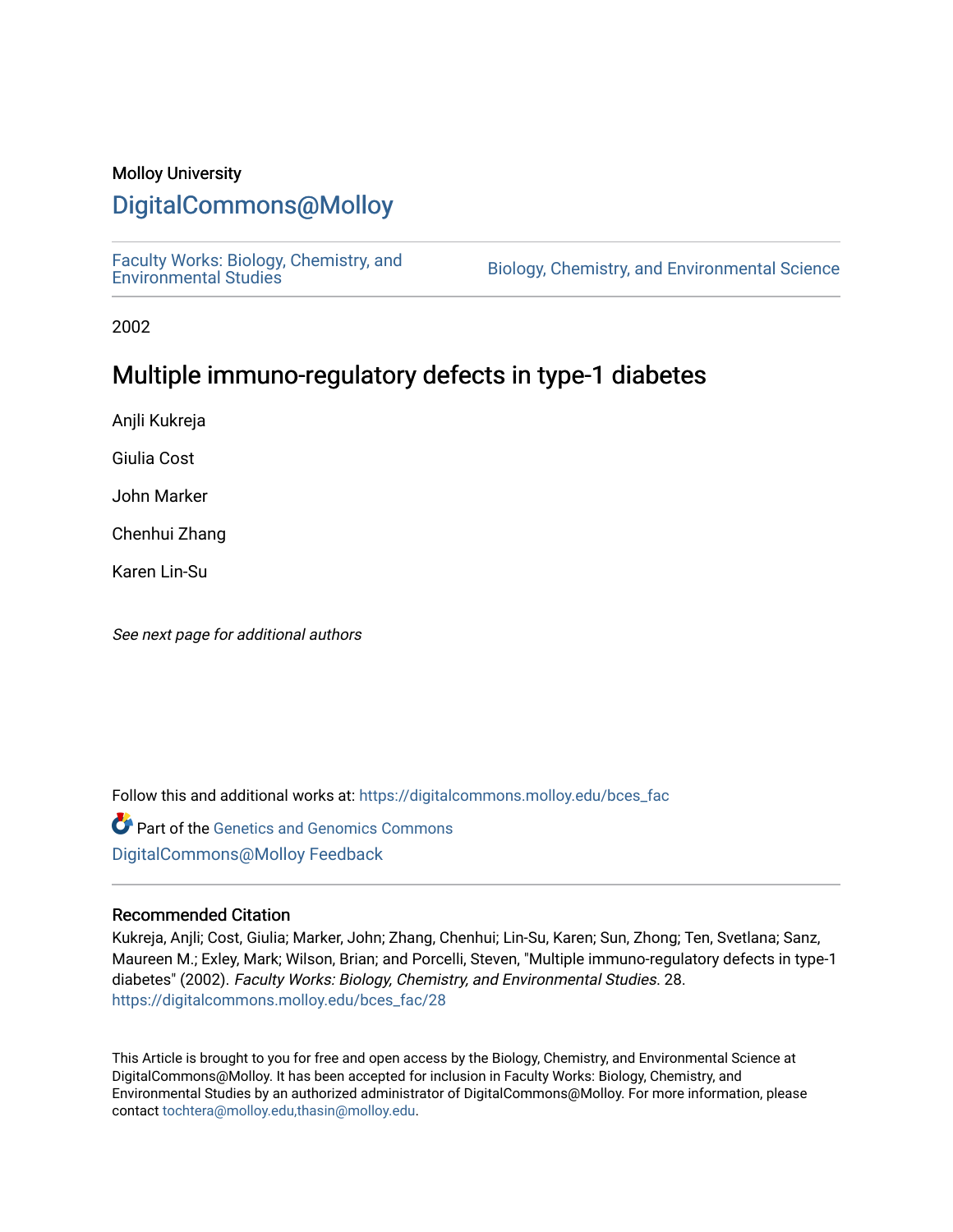# Authors

Anjli Kukreja, Giulia Cost, John Marker, Chenhui Zhang, Karen Lin-Su, Zhong Sun, Svetlana Ten, Maureen M. Sanz, Mark Exley, Brian Wilson, and Steven Porcelli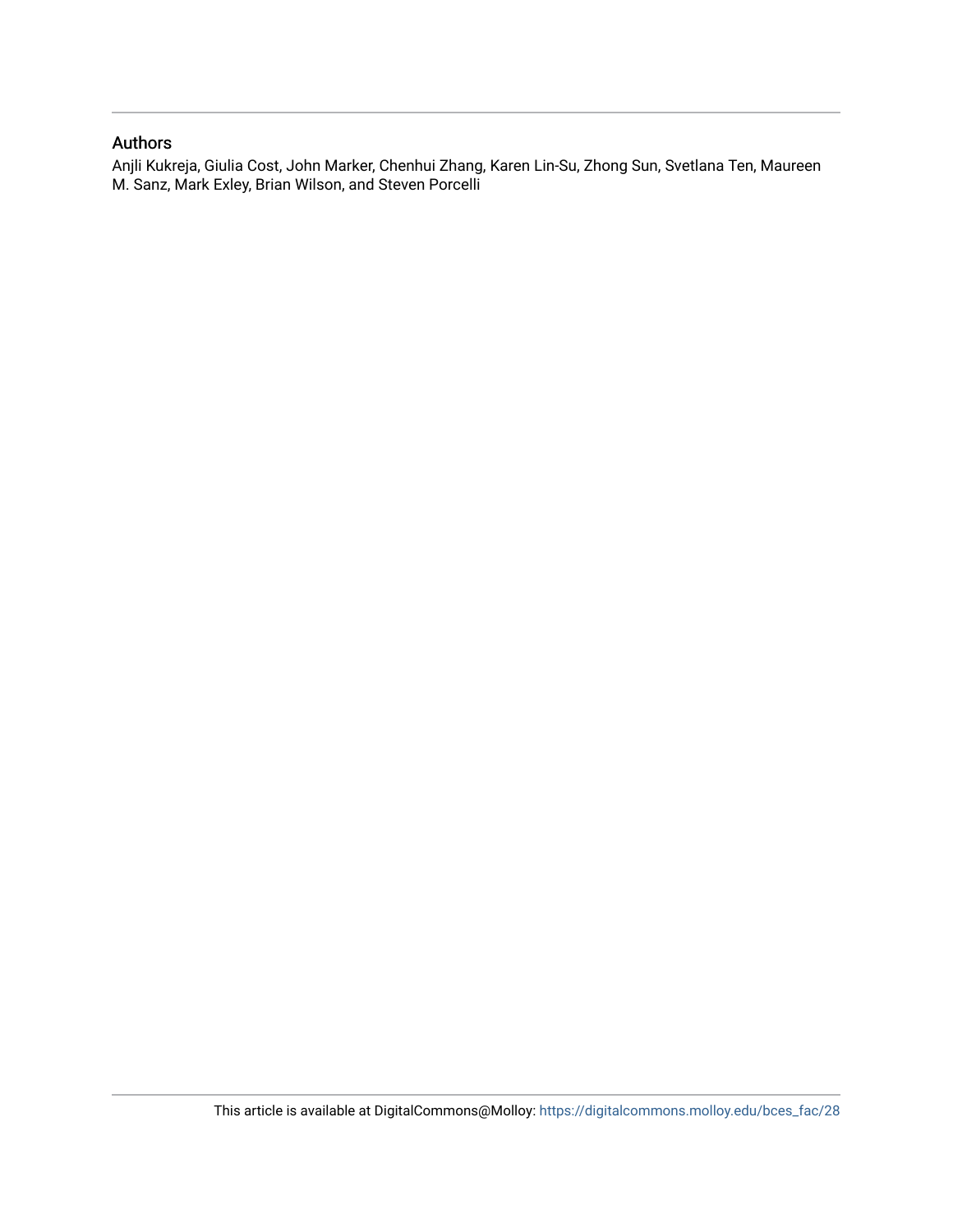# **Multiple immuno-regulatory defects in type-1 diabetes**

Anjli Kukreja,<sup>1</sup> Giulia Cost,<sup>1</sup> John Marker,<sup>1</sup> Chenhui Zhang,<sup>1</sup> Zhong Sun,<sup>1</sup> Karen Lin-Su,<sup>1</sup> Svetlana Ten,<sup>1</sup> Maureen Sanz,<sup>1</sup> Mark Exley,<sup>2</sup> Brian Wilson,<sup>3</sup> Steven Porcelli,<sup>4</sup> and Noel Maclaren<sup>1</sup>

1Department of Pediatrics, Weill College of Medicine of Cornell University, New York, New York, USA 2Cancer Biology Program, Hematology-Oncology Division, Department of Medicine, Beth Israel Deaconess Medical Center and Harvard Medical School, Boston, Massachusetts, USA

3Cancer Immunology and AIDS Program, Dana Farber Cancer Institute, Boston, Massachusetts, USA

4Department of Microbiology and Immunology, Albert Einstein College of Medicine, Bronx, New York, USA

Address correspondence to: Noel Maclaren, Department of Pediatrics, Weill College of Medicine of Cornell University, LC-623 1300 York Avenue, New York, New York 10021, USA.

Phone: (212) 746-1894; Fax: (212) 746-1185; E-mail: nkmaclaren@aol.com.

Received for publication June 22, 2001, and accepted in revised form October 29, 2001.

Susceptibility to immune-mediated diabetes (IMD) in humans and NOD mice involves their inherently defective T cell immunoregulatory abilities. We have followed natural killer (NK) T cell numbers in patients with IMD, both by flow cytometry using mAbs to the characteristic junctions found in the T cell receptors of this cell subtype, and by semiquantitative RT-PCR for the corresponding transcripts. Both before and after clinical onset, the representation of these cells in patients' PBMCs is reduced. We also report low numbers of resting CD4<sup>+</sup> CD25<sup>+</sup> T cells in IMD patients, a subset of T cells shown to have important immunoregulatory functions in abrogating autoimmunities in 3-day thymectomized experimental mice. Whereas a biased Th1 to Th2 cytokine profile has been suggested to underlie the pathogenesis of IMD in both species, we found defective production of IFN-γ in our patients after in vitro stimulation of their PBMCs by phorbol-myristate acetate and ionomycin and both IFN-γ and IL-4 deficiencies in Vα24+ NK T–enriched cells. These data suggest that multiple immunoregulatory T (Treg) cell defects underlie islet cell autoimmunity leading to IMD in humans and that these lesions may be part of a broad T cell defect.

*J. Clin. Invest.* **109**:131–140 (2002). DOI:10.1172/JCI200213605.

### **Introduction**

Immune–mediated (type 1) diabetes (IMD) is an incurable disease of children and adults that is increasing in incidence throughout the Western world (1). It results from chronic autoimmune destruction of pancreatic β cells in individuals who are genetically prone to IMD through having multiple weak susceptibility genes in the absence of protective genes, with penetrances that are strongly influenced by the environment. The discovery of Th1 and Th2 subsets has helped to explain the immunological basis for the diversity of T cell responses in autoimmune diseases such as IMD (2). Destruction of pancreatic β cells in humans and nonobese diabetic (NOD) mice is mediated through cellular immune mechanisms and a biased Th1 immune pathway. Various studies in NOD mice have shown that β cell destruction is observed in conjunction with infiltration of local IFN- $\gamma$ <sup>+</sup> T cells (3), while experimentally induced lesions dominated by IL-4–producing T cells are generally benign to or even protect against islet cell destruction (4). Diabetes is transferable from NOD mice by CD4+ T cells that express Th1 cytokines, while treatments with rIL-4 or rIL-10 have been shown to protect them from diabetes (5). Like NOD mice, a Th1-dominated infiltration of T cells into the islets (insulitis) has also been observed in type 1

diabetic patients (6), suggesting that they too have an underlying Th1 bias (3, 7). However, the respective contributions of Th1 and Th2 cytokines to the pathogenesis of IMD remain controversial, with reports showing that diabetes development in NOD mice may not require IFN-γ signaling (8, 9) and can be accelerated by the transgenic expression of IL-10 in pancreatic β cells (10). In humans, Halminen et al. (11) recently studied the expression profile of mRNAs of IFN-γ and IL-4 in resting blood and found them both to be significantly reduced in newly diagnosed diabetic patients as compared with normal controls.

Both central and peripheral tolerance mechanisms may be compromised in newly diagnosed IMD patients and NOD mice. Clonal deletion of autoreactive T cells in the thymus is one mechanism for the induction of tolerance to self-antigens. This may involve diminished expression of insulin in the thymus of individuals with the protective genomic VNTR alleles 5′ to the insulin gene. Others have suggested that it is the ineffective antigenic binding to IMD-prone HLA-DQ or -DR that promotes islet cell autoimmunity, since this permits autoreactive T cells to escape thymic ablation and pass into the circulation.

However, defective apoptosis of activated T cells have been reported in animal models of diabetes (12) and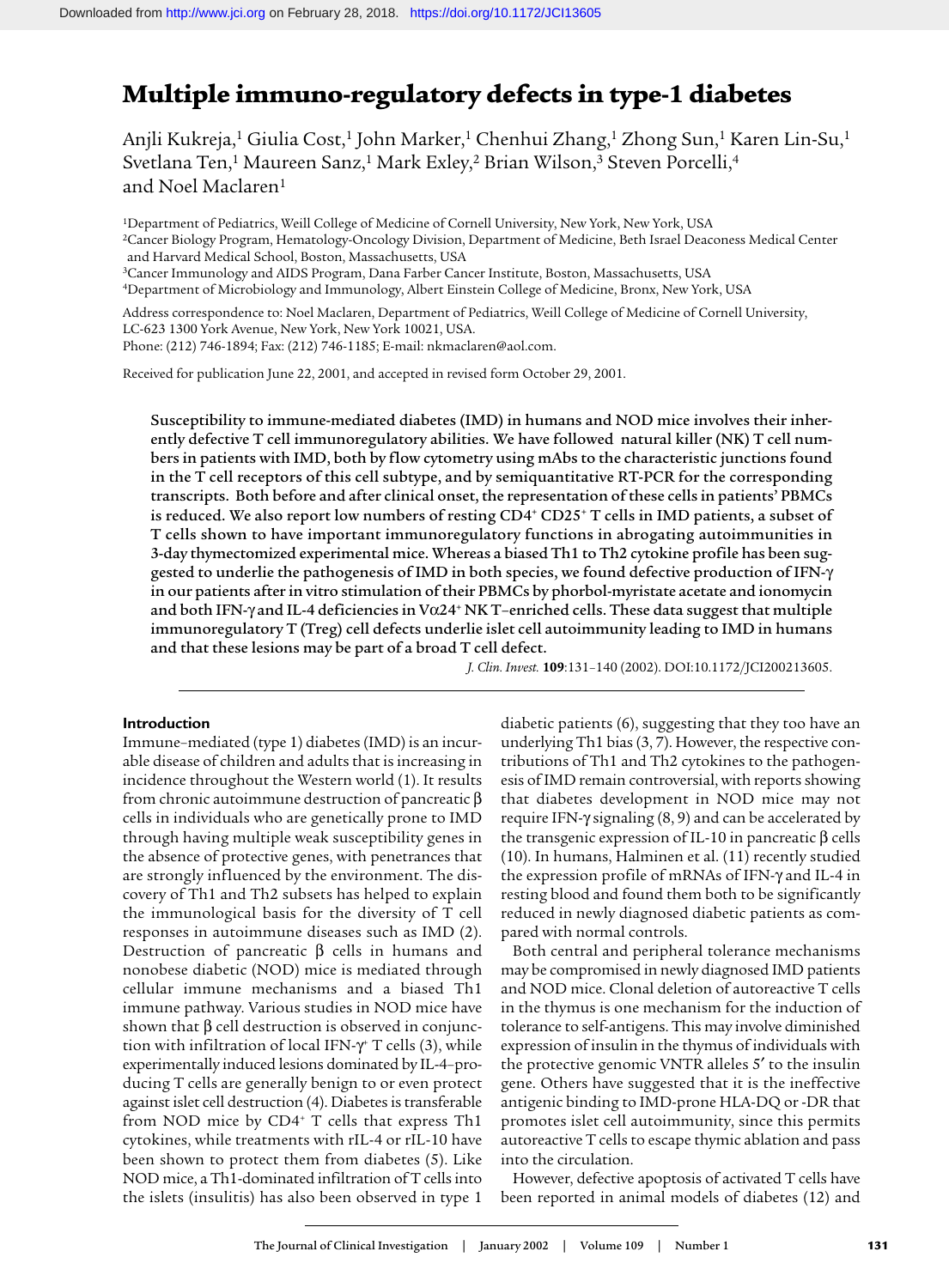associations with CTLA-4 polymorphisms in type 1 diabetic patients, especially of Spanish descent (13), are two observations that could explain breaches in peripheral tolerance. T regulatory (Treg) cells are involved in almost all experimental animal models of autoimmunity, and natural killer (NK) T cells and resting CD4+CD25+ T cells have emerged as important immunoregulatory T cell subsets. Importantly, reconstitution of animal models by populations of Treg cells has been shown to prevent the development of autoimmunity.

Whereas NK T cells have powerful antitumor effects, mediating their cytotoxicity by an NK-like effector mechanism that is IL-12 dependent (14, 15), they also serve as regulators that secrete IL-4 and IL-13, and pro-Th2 factors that inhibit Th1-mediated cytotoxic T lymphocyte (CTL) responses (16). NK T cells are either  $CD4^+(17)$  or CD4–CD8– double negative (DN) (18) and have a highly conserved TCR repertoire (19, 20). They are CD1d responsive to antigen presented to them by dendritic cells (DCs), but are not HLA restricted. The CD1d binding cleft is hydrophobic, binding and presenting glycolipid rather than peptide antigens to responding NK T cells. They express an invariant TCR  $\alpha$  chain composed of variable gene repertoire Vα14 and Jα281 segments in mice or V $\alpha$ 24 and J $\alpha$ Q segments in humans, indicating a highly conserved antigenic specificity, albeit their natural ligand has not yet been identified. These subsets are also highly biased toward Vβ8.2, Vβ7, and Vβ2 usage in mice and Vβ11 in humans. Both CD4<sup>+</sup> and DN NK T cell subsets produce high levels of IFN-γ and IL-4 when stimulated (21). Disturbances in numbers and functions of NK T cells have been implicated in several organ-specific animal models of autoimmunity as well as in humans, although in some of these studies it is unclear whether the changes reflect a cause or effect of disease. Mieza et al. showed that murine V $\alpha$ 14<sup>+</sup> T cells were specifically reduced with aging in C57BL/6 *lpr/lpr* or MRL *lpr/lpr* mice, whereas no age-related changes were observed in control mice (22). Mice prone to experimental allergic encephalomyelitis, a T cell–mediated autoimmune disease like IMD, have serious functional defects of NK T cells (23). Various studies in NOD mice have suggested that these mice are deficient and/or functionally defective in NK T cells and that diabetes can be prevented by adoptive transfer of NK T cell–enriched DN cells (24–26). Similarly, human studies have suggested that NK T cell deficiencies are associated with various T cell–mediated autoimmune diseases (27–29).

NK T cells with their invariant TCR are not the only population of Treg cells, since T cells with diverse TCRs expand in autologous mixed lymphocytic reactions and mediate antigen-specific suppressor activity. CD4+CD25+ T cells are a unique population of Treg cells in that when otherwise normal mice made deficient by 3-day thymectomies, they develop organ-specific autoimmunities, which are preventable by transfer of  $CD4^{\dagger}/CD25^{\dagger}$  T cells (30).  $CD4^{\dagger}CD25^{\dagger}$  T cells in normal mice thus represent a distinct lineage of "professional" suppressor cells (31) thought to act through

direct contact with responder cells rather than through released cytokines (32). Previous studies have shown that prior elimination of this CD4+ T cell subset from splenocytes by Ab's to CD25 (5–10% of peripheral  $CD4^+$  T cells) makes these cells potent inducers of autoimmunity when injected into nude mice (33). However, little information was available on this subpopulation in humans until recently. Stephens et al. (34) showed that this subset of Treg cells in human thymus and periphery mediates immunoregulatory effects through direct cell contacts. These human cells behave very similarly to those described in mice by expressing CTLA-4 constitutively, by becoming anergic in the absence of exogenous IL-2, and by suppressing the activation of CD4+CD25– cells in vitro. As a consequence, we studied the CD4+/CD25+ subset as well as NK T cells in IMD patients to explore their possible roles in the disease.

Here we report that in spontaneous IMD of humans, regulatory/suppressor T (Treg) cells are markedly reduced in numbers, and peripheral T cells are defective in secreting Th1 (IFN-γ) cytokine, suggesting some broad underlying intrinsic T cell defects of which defective Treg cells (NK T and CD4<sup>+</sup>CD25<sup>+</sup> T cells) are a part.

### **Methods**

*Patients*. All 54 type 1 diabetic study patients fulfilled the diagnostic criteria in that they presented with sustained hyperglycemia, proneness to develop ketoacidosis, polyuria, polydipsia, weight loss, and symptoms consistent with underlying insulinopenia. The diagnosis of IMD was confirmed by the presence of cytoplasmic islet cell autoantibodies (ICA), and/or autoantibodies to glutamic acid decarboxylase (GAD $_{65}$ A), and/or to the tyrosine phosphatase insulinoma antigen-2 (IA-2A), and/or to insulin (IAA). Blood samples were collected from 31 newly diagnosed diabetic patients within 3 months of their diagnosis and from 23 long-established patients who have had diabetes for 8.7 ± 7.0 years. We studied 12 nondiabetic relatives of such patients who were at risk of impending diabetes because they had one or more positive ICAs. We also studied 15 type 2 diabetic patients as diabetic controls. These latter patients had strong family histories of type 2 diabetes, were overweight (body mass indices greater than 27), and all but one had acanthosis nigricans. Blood samples were also obtained from 26 normoglycemic volunteer controls under protocols approved by Weill/Cornell-New York Hospital institutional review board (Table 1). Fresh PBMCs were isolated on Ficoll density gradients and analyzed within hours of sampling in all cases.

*Ab's and reagents*. The following Ab's from Coulter Immunotech (Miami, Florida, USA) were used in our studies: IgG1 (679.1Mc7), IgG2a (U7.27), anti-Vα24 (C15), anti-V $\beta$ 11 (C21), and anti-human CD25 (B1.49.9). Anti-CD3 (UCHT-1), anti-CD4 (Q4120), and anti-CD8 (UCHT-4) were purchased from Sigma Chemical Co. (St. Louis, Missouri, USA). Ab's to the cytokines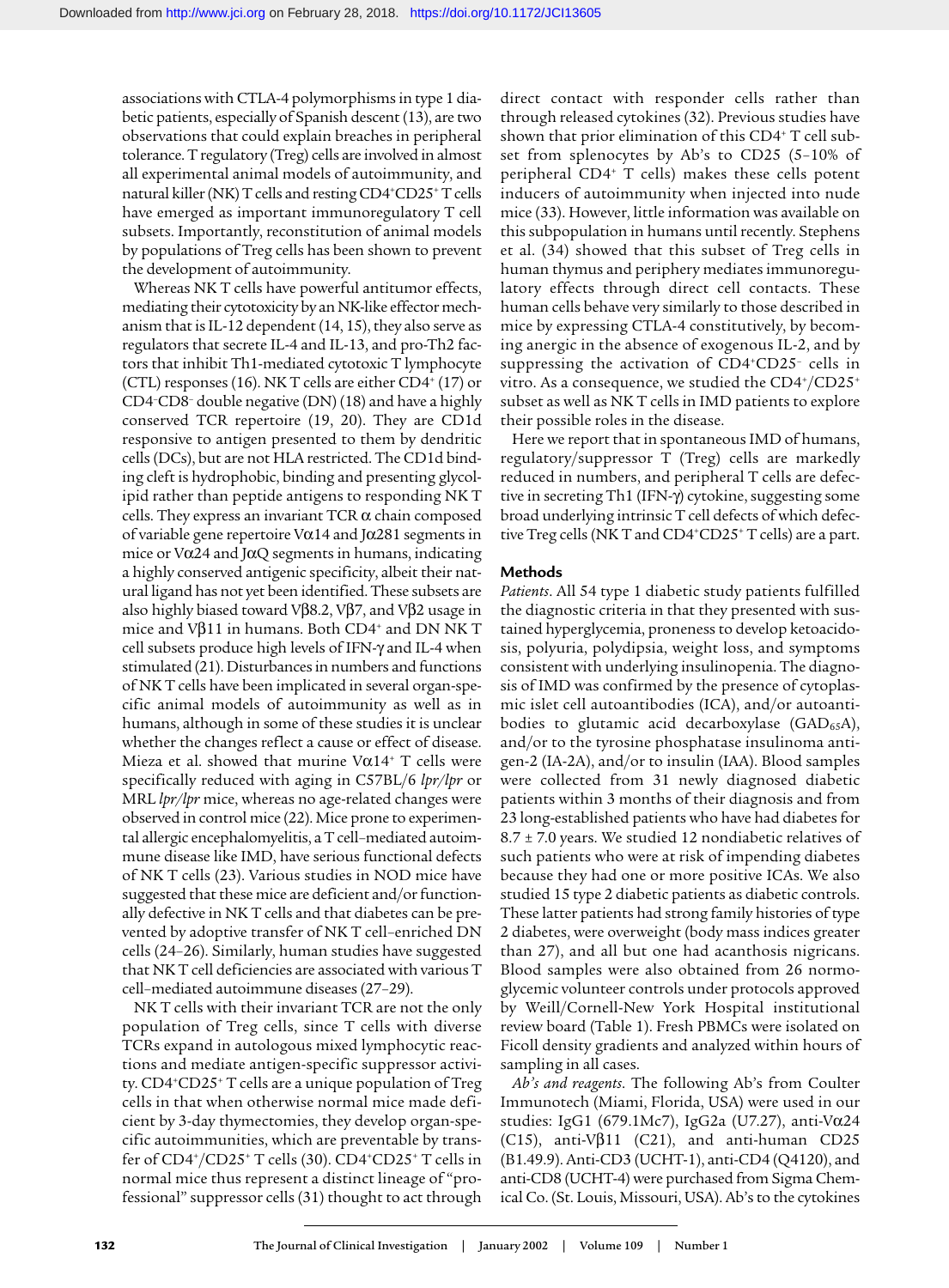IFN-γ and IL-4 were purchased from PharMingen (San Diego, California, USA). The mAb (6B11) to the invariant V $\alpha$ 24J $\alpha$ Q junction used in our studies was developed by B. Wilson and M. Exley as follows.

Briefly, cyclic peptides representing the CDR3 loop of the invariant TCR-α sequence acetylCVVSDRGTLGR-LADCG with C at P15 were linked to the acetyl methylene group by a thioether linkage. This construct left the sulfhydryl of the C residue available for coupling to *N*-ethylmaleimide–activated keyhole limpet hemocyanin (KLH), BSA, or ovalbumin. The cyclic peptide was coupled to activated KLH for immunization, to BSA to boost the response, and to ovalbumin to screen hybridomas, as recommended by the manufacturer (Pierce Chemical Co., Rockford, Illinois, USA). One hundred and twenty-nine C57BL/6 F2 CD1d knockout (KO) mice (35) were immunized intraperitoneally and subcutaneously with invariant peptide-KLH and CFA, boosted 4 weeks later with invariant peptide-BSA and IFA, and reboosted intravenously 10 days later, 4–5 days prior to hybridoma fusion, with either invariant peptide-BSA or a DN2.D6 invariant NK T cell clone (18). Following fusion with NS0 myeloma by conventional means, each hybridoma was screened by ELISA on invariant peptideovalbumin, and those determined to be positive were counter-screened against ovalbumin alone.

Hybridomas secreting Ab's reactive with invariant peptide were screened for reactivity against the DN2.D625 and other invariant NK T cell clones and for reactivity against control unrelated T cell clones by indirect FACS using anti-IgG FITC as described (18). Briefly, 106 cells were suspended in FACS buffer (PBS, FBS 1%, and NaN3 0.1%) in a 96-well plate. Nonspecific binding was blocked by preincubating with 10% human serum for 15 minutes. Ab's were added to cell suspensions for 20 minutes. Cells were then washed with FACS buffer, incubated with anti–murine immunoglobulin (anti-mIg), FITC (Pierce Chemical Co.), rewashed, and analyzed by FACScan (Becton Dickinson Immunocytometry Systems, San Diego, California, USA), using CellQuest Software.

Ab's specifically reactive with invariant NK T cell clones were tested for reactivity against PBMCs and polyclonal invariant NK T cell lines. Two mAb's in particular were carried further since they clearly reacted specifically with all invariant NK T cells tested. These were 6B11 (IgG1) and 3A6 (IgM). The former mAb was used in our studies.

*Phenotypic and functional analysis of human T cells*. Peripheral blood lymphocytes were analyzed by flow cytometery using a FACScalibur (Becton Dickinson Immunocytometry Systems). Immunofluorescence staining was performed using specific mAbs according to standard procedures. For enumeration of NK T cells, at least 200,000 events were analyzed. Cytokine production (IFN-γ and IL-4) was assessed by flow cytometry on phorbol myristate acetate and calcium ionomycin–activated (PMA + I–activated) cells. PBMCs (106/well) were stimulated in 96-well round-bottom plates for 5 hours with PMA (Sigma Chemical Co) at 50 ng/ml and I (Sigma Chemical Co.) at 1-µM concentrations. Detection of intracellular cytokines was optimized, by activating the cells in the presence of 3 µM monensin (PharMingen), which prevents cytokine secretion and thus allows their intracytoplasmic accumulation. Unstimulated control wells were incubated with monensin alone. Cells were fixed with 4% paraformaldehyde at the end of a 5-hour incubation period and were permeabilized with Perm/Wash solution containing saponin (PharMingen) to allow Ab access for staining of IFN-γ and IL-4.

*Isolation of CD4–CD8– DN T cells*. T cells were separated from PBMCs using a pan-T cell isolation kit (Miltenyi Biotec, Auburn, California, USA). DN T cells were obtained from PBMCs by negative selection using CD4+ and CD8+ microbeads (Miltenyi Biotech).

*Molecular analysis of canonical V*α*24J*α*Q transcripts*. A Southern blot technique was used to identify the Vα24JαQ TCR chain among the PCR-amplified Vα24-Cα clonotypes. Total RNA was extracted from PBMCs and DN T cells using Trizol (Invitrogen, Carlsbad, California, USA), and 2 µg was reverse transcribed using an outer primer of the constant region of the TCR-α (5′ ATACACATCAGAATTCTTACTTTG 3′) and of the HPRT gene (5′ AGGGAACTGCTGACAAAGATTC 3′). First-round RT-PCR was performed on the transcribed cDNA using an outer primer of the variable region of the canonical TCR Vα24 (5′ TATACAGCAACTCTG-GAT 3′) in a thermal cycler GeneAmp PCR System 9700 for 30 cycles (60 seconds at 94°C, 60 seconds at 50°C, and 60 seconds at 72°C). The second round of PCR was performed using the inner primer pair (sense 5′ AAGCAAAGCTCTCTGCACATCACA 3′ and antisense 5′ GTCACTGGATTTAGAGTCT 3′) under the conditions identical to those of the first round of PCR. The sam-

#### **Table 1**

Patients demographics

| Groups                           | Total number of subjects | Male/female | Mean age (years) $\pm$ SD                    | $ICA+/ICA-$ | $GAD_{65}A^A$ | $IA-2AB$ |
|----------------------------------|--------------------------|-------------|----------------------------------------------|-------------|---------------|----------|
|                                  |                          |             |                                              |             |               |          |
| Normal controls                  | 26                       | 12/14       | $37 \pm 5.66$                                | 0/25        | 0/25          | 0/25     |
| ICA <sup>+</sup> relatives       | 12                       | 5/7         | $15.82 \pm 11.44$                            | 12/0        | 7/12          | 5/12     |
| Newly diagnosed type 1 diabetics | 31                       | 17/14       | $9.4 \pm 2.16$                               | 28/3        | 8/31          | 13/31    |
| Long-standing type 1 diabetics   | 23                       | 12/11       | $45.2 \pm 9.7$<br>(Duration 8.7 + 7.0 years) | 14/9        | 8/23          | 4/23     |
| Type 2 diabetics                 | 15                       | 2/13        | $35.35 \pm 19.63$                            | 0/14        | 0/14          | 0/14     |

AGlutamic acid decarboxylase autoantibodies. BInsulinoma-associated tyrosine phosphatase-like protein-2 autoantibodies.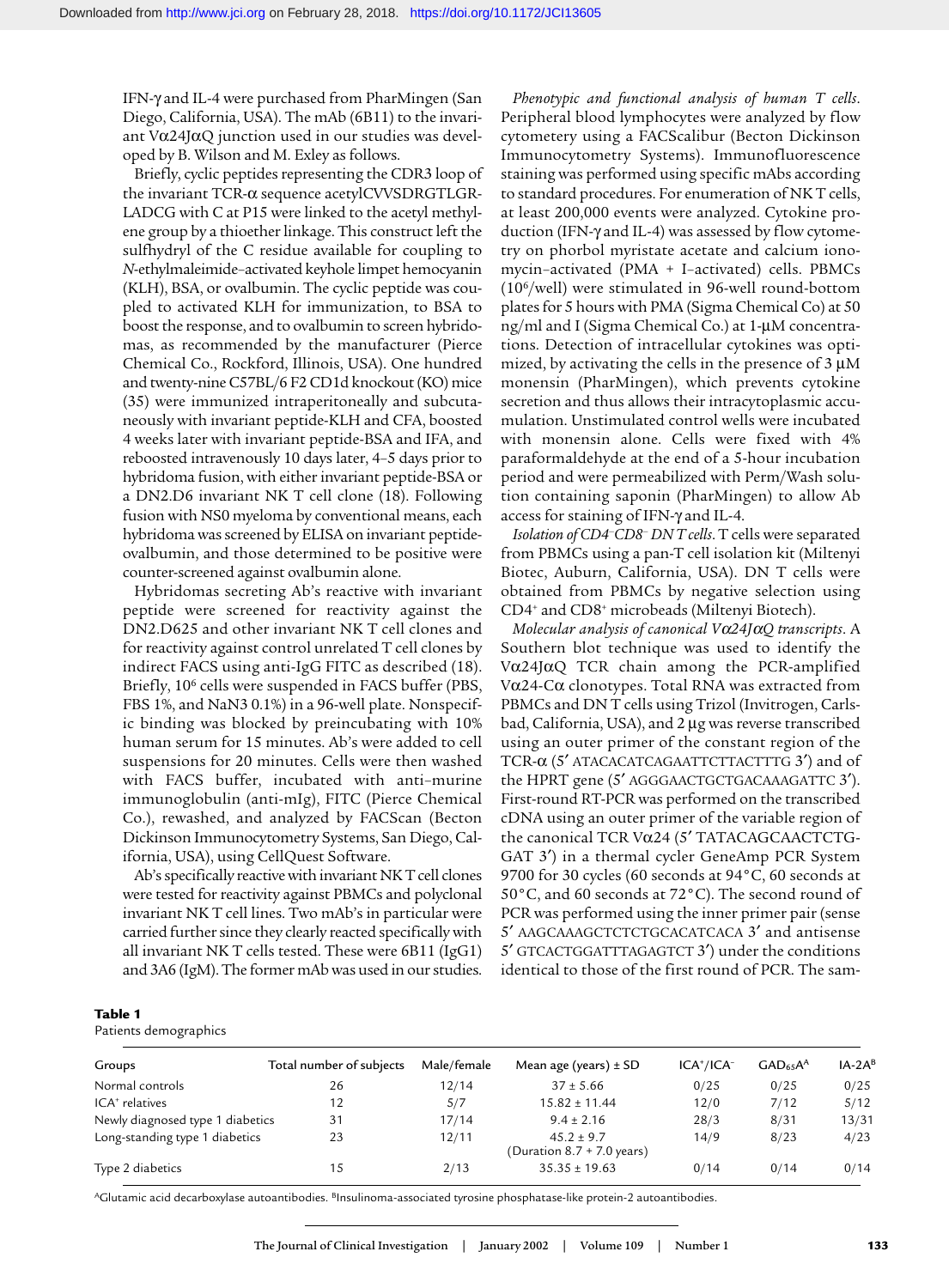

#### **Figure 1**

NK T cell defect in IMD patients. (**a**) NK T cells in the peripheral blood were characterized by a three-color flow cytometry assay using mAbs to CD3 and to receptors bearing expressed Vα24 and Vβ11. The triple-positive population (CD3+Vα24+Vβ11+) showed marked reductions in both newly diagnosed (*P* < 0.0001) and long-term immune-mediated diabetic patients (*P* < 0.007) compared with controls. Nine multi-autoantibody–positive relatives of the 12 patients studied similarly had significantly reduced numbers of triple-positive cells (*P* < 0.0001). Whereas the type 2 diabetic patients also had lower levels than controls (*P* < 0.02), their deficiency was less marked than the IMD patients (*P* < 0.04). The horizontal lines represent means; *n* is the number of subjects in each group. (**b**) Comparisons are shown between NK T cells as defined by staining with CD3, V $\alpha$ 24, and mAb to the V $\alpha$ 24| $\alpha$ Q junction (6B11) to NK T cells defined by staining with CD3+Vα24+Vα11+ mAbs in patient and control groups. No differences were found in the NK T cell numbers as stained by the two different sets of mAbs. (**c**) A dot plot comparing the measurement of NK T cells using V $\alpha$ 24 and V $\beta$ 11 mAbs and Vα24 and the invariant  $|αQ|$  junction mAb (6B11) in a representative normal control and a newly diagnosed IMD patient are shown. The patient has reduced doubly stained cells (upper-right quadrants) using either sets of mAbs. \**P* < 0.007, \*\**P* < 0.04.

ples were then loaded onto a 2% agarose gel. After electrophoresis, the DNA was transferred to a nylon membrane (Hybond–N) and was hybridized with [γ-32P] ATP-labeled JαQ probe (5′ ACTCAGTTGACTGTCTGGC-CTGAT 3′). The filter was prehybridized at 65°C overnight in buffer followed by overnight hybridization at  $50^{\circ}$ C in the presence of  $32P$ -labeled J $\alpha$ Q probe. The membrane was later washed in 2×, 1×, and 0.5× SSC for 20 minutes at 55°C and was subsequently autoradiographed. The PCR products were quantified using phosphorimaging.

Similarly, PCR was performed using HPRT primers (sense 5′ GTCGTGATTAGTGATGATGAAACCAGGTTAT-GACC 3' and antisense 5' CACCAGCAAGCTTGCGAC-CTTG 3′), and the PCR product (474 bp) was hybridized with [γ-32P] ATP-labeled HPRT probe (5′ GCCATCA-CATTGTAGCCCTCTG 3′).

*CD1d sequencing*. The human CD1d gene mutation study was carried out using an ABI 377 automatic sequencer. Primer pairs covering the whole CD1d gene were designed based on the sequence of CD1d gene (accession number X14974). Genomic DNA (10 ng) from both patients and normal controls used as a template was amplified by appropriate primer pairs using *Taq* DNA polymerase in a 50-µl reaction volume under standard reaction conditions. The PCR products were precipitated twice by isopropanol/ethanol and dissolved in 25 µl H2O. Two microliters of the dissolved PCR products were then used as a template DNA for each sequencing reaction following the applied biosystems inherit protocol. Sequence data of each patient and normal control was

compared with the reference sequence of CD1d in the gene bank (GenBank National Center for the National Library of Medicine Biotechnical Information, NIH, Bethesda, Maryland, USA) by Sequencer software.

All six exons of CD1d gene were PCR amplified using primers that flanked each exon as shown below:

exon 1: forward primer GAATTGGCTGGCACCCAGCG-GAAAG, reverse primer CGAGTTTTCTACCTAGATCGCG; exon 2: forward primer CCACTTGCTACACGCCTCCAATC, reverse primer CCAGTTGAGTTTCTGTGGCCATTC; exon 3: forward primer CTCAAATGTCCCTCGTTCCTGC, reverse primer GCTCAAAGGGATGAGAACCCTGG; exon 4: forward primer CCAGAAGTGAACATGTCAGG, reverse primer CCTCCTGCCATTTCCAGCTTGG; exon 5 and 6: forward primer GTACCCTCACACATGCCTAGAC, reverse primer CTTGGGAACCTGAGGTCCAGAG.

In addition, the 1.8-kb upstream regulatory region of CD1d gene was also screened for mutations by PCRbased sequencing analysis. We designed three sets of primer pairs, test, *t,* each covering an interval of around 600 bases in this region.

Promoter region 1: forward primer GATAGGC-TGGGTTAGGGCTG, reverse primer CAAGATTAT-GCGCCCTCTAGC; promoter region 2: forward primer GATGCTGGGGTGTGAGGTGATG, reverse primer CTG-GATTAGGTTGGCTAC; promoter region 3: forward primer GAATCCTGGGATATGACAGTTG, reverse primer CTCTGACCTGCGCACTCTTCT.

*Statistical analysis*. Differences between mean values were evaluated by two-sided Student *t* test, with a level of significance set as *P* values less than 0.05.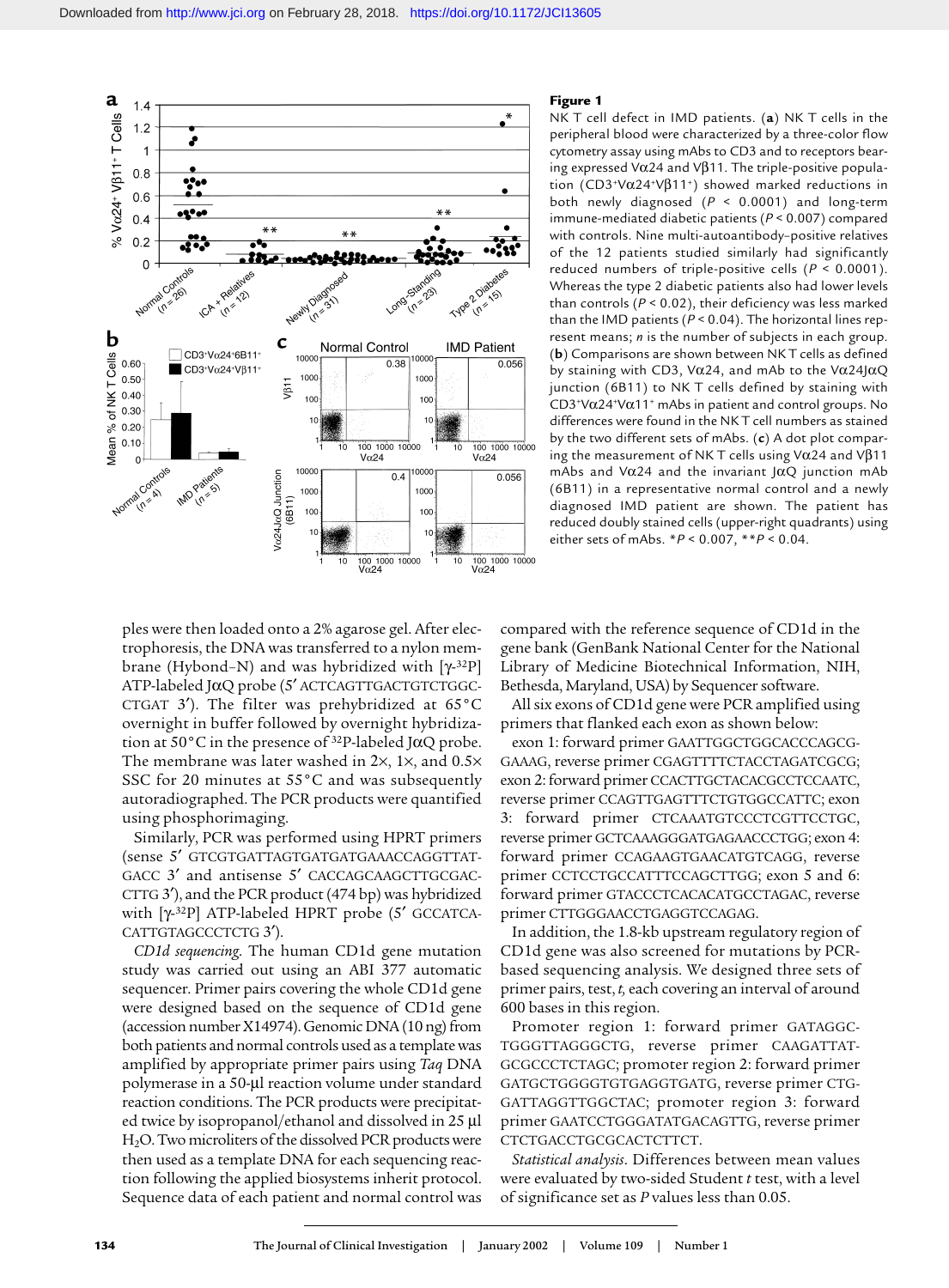

#### **Figure 2**

PBMC and CD4–CD8– DN T cells from patients and normal controls were examined for Vα24JαQ expression by the Southern blot technique. (**a** and **c**) Vα24JαQ TCR transcripts are shown. (**b** and **d**) For the housekeeping gene HPRT expressions in the same subjects. (**a**) Expression of V $\alpha$ 24| $\alpha$ Q mRNA in the peripheral blood of IMD patients (lanes 1, 2, 4, 5, 6, 9, 10, and 11) are compared with normal controls (lanes 3 and 12). Lanes 7 and 8 compare the TCR expression in the DN population between controls and patients, respectively. Lane 13 is the negative control. (**c**) This figure part compares the expression of canonical V $\alpha$ 24J $\alpha$ Q transcripts in the patients with type 2 diabetes (lanes 1, 2, and 3) with a normal control (lane 4). Lane 5 is the negative control. The arrows indicate the position of the invariant Vα24JαQ and HPRT bands. (**e**) The relative expression intensities of the canonical V $\alpha$ 24J $\alpha$ Q TCR as normalized to HPRT gene expression in controls, IMD patients, and patients with type 2 diabetes are shown. The mRNA levels were all determined by RT-PCR followed by quantification of radiolabel by phosphorimaging. Shown in **e** are the mean levels of Vα24JαQ calibrated to the amount of HPRT gene expression in the sample. The bars indicate means plus 1 SE. Significant differences from the normal control group are  $*P < 0.05$  and  $** P < 0.01$ .

## **Results**

*Phenotypic and molecular characterization of NK T cells in the peripheral blood of patients with IMD*. All 31 newly diagnosed IMD (28 were ICA<sup>+</sup>) and 14 of the 23 long-standing type 1 diabetic patients were positive for one or more islet autoantibodies when studied. Conversely, none of the 26 controls or the 15 type 2 diabetic patients had any ICAs. Detailed patient demographics and autoantibodies identified, including the 12 Abpositive but nondiabetic persons, are shown in Table 1.

NK T cells represent only approximately 1% of the normal PBMC population. Cell surface phenotype analyses of PBMCs using mAbs to encompass the human NK T cell subset ( $CD3^+$ , Vα24<sup>+</sup>, and V $β11^+$  TCR) in a threecolor assay clearly showed a reduction in the number of such cells in newly diagnosed IMD patients compared with normal controls (Figure 1a). Reduced numbers of NK T cells (<0.1% of Vα24/Vβ11<sup>+</sup> T cells) were also evident in 9 of the 12 autoantibody-positive but nondiabetic patients, and in 17 of the 23 long-diagnosed IMD patients. Whereas the type 2 diabetic patients (*n* = 15) had reduced numbers of NK T cells over those of normal controls  $(P < 0.02)$ , the number was significantly more than the newly diagnosed IMD patients (*P* < 0.04). The 26 normal controls had a mean percentage of CD3<sup>+</sup>V $\alpha$ 24<sup>+</sup> T cells of 0.74%  $\pm$  0.06%, whereas that of CD3<sup>+</sup>V $\beta$ 11<sup>+</sup> T cells was 0.94%  $\pm$  0.09%. The mean percentage of CD3+Vα24+ in newly diagnosed IMD patients (*n* = 31) was lower at 0.38% ± 0.02% (*P* < 0.0001). Similarly, CD3+Vβ11+ T cells were reduced in new-onset IMD at 0.44% ± 0.02% (*P* < 0.0001). These T cell numbers were also significantly lower in the long-standing IMD patients, 0.34% ± 0.02% (*P* < 0.0001) and 0.53% ± 0.03% ( $P < 0.001$ ) for CD3<sup>+</sup>V $\alpha$ 24<sup>+</sup> and CD3<sup>+</sup>V $\beta$ 11<sup>+</sup> cells, respectively. Nine of the 12 ICA<sup>+</sup> relatives with additional Ab's (four  $GAD_{65}A^{+}$ , two IA-2A<sup>+</sup>, and three  $GAD65A^{+}$  plus IA-2A<sup>+</sup>) showed significantly reduced CD3<sup>+</sup>V $\alpha$ 24<sup>+</sup> cells  $(0.53 \pm 0.2, P \le 0.02)$  when the other three (with normal values) were excluded. This was significant in that all nine of these relatives were at high risk for diabetes themselves, whereas the other three with only one autoantibody had a much lower risk (36). However the entire group of 12 relatives had low numbers of CD3<sup>+</sup>Vβ11<sup>+</sup> cells (0.59 ± 0.05, *P* < 0.03).

To exclude that we were measuring significant numbers of conventional T cells that happened to express Vα24<sup>+</sup> and/or V $β11$ <sup>+</sup> TCR, we confirmed our data by using mAb (6B11) to the invariant V $\alpha$ 24J $\alpha$ Q junction and found nearly identical results (Figure 1, b and c), documenting that the triple-positive T cells (Figure 1a) were essentially all NK T cells.

As an additional confirmation, we next examined CD4–CD8– DN populations obtained from PBMCs from normal controls, IMD, and type 2 diabetic patients for their expressions of the canonical TCR (V $\alpha$ 24J $\alpha$ Q) segment using RT-PCR. After PCR amplification with a set of the V $\alpha$ 24 and C $\alpha$  primers, the PCR products were separated by electrophoresis on 2% agarose gel, and specific bands of approximately 190 bp were detected. The PCR products were blotted onto nylon membranes and were hybridized with [γ-32P] ATP-labeled oligonucleotide probe specific for JαQ. Both normal controls and the IMD patients expressed  $V\alpha$ 24J $\alpha$ Q, but the mean level of expression in the patients was reduced approximately fivefold compared with the normal controls (Figure 2a), as determined by quantitative phosphorimaging (*P* < 0.01) (Figure 2e). While the type -2 diabetic patients had lower mean levels of expression of the canonical transcript in the PBMCs as compared with the normal controls ( $P \le 0.05$ ), the expression was significantly more than type 1 diabetic patients (*P* < 0.05) (Figure 2c). In total, four controls (all normal) and four type 2 diabetic patients (intermediate expres-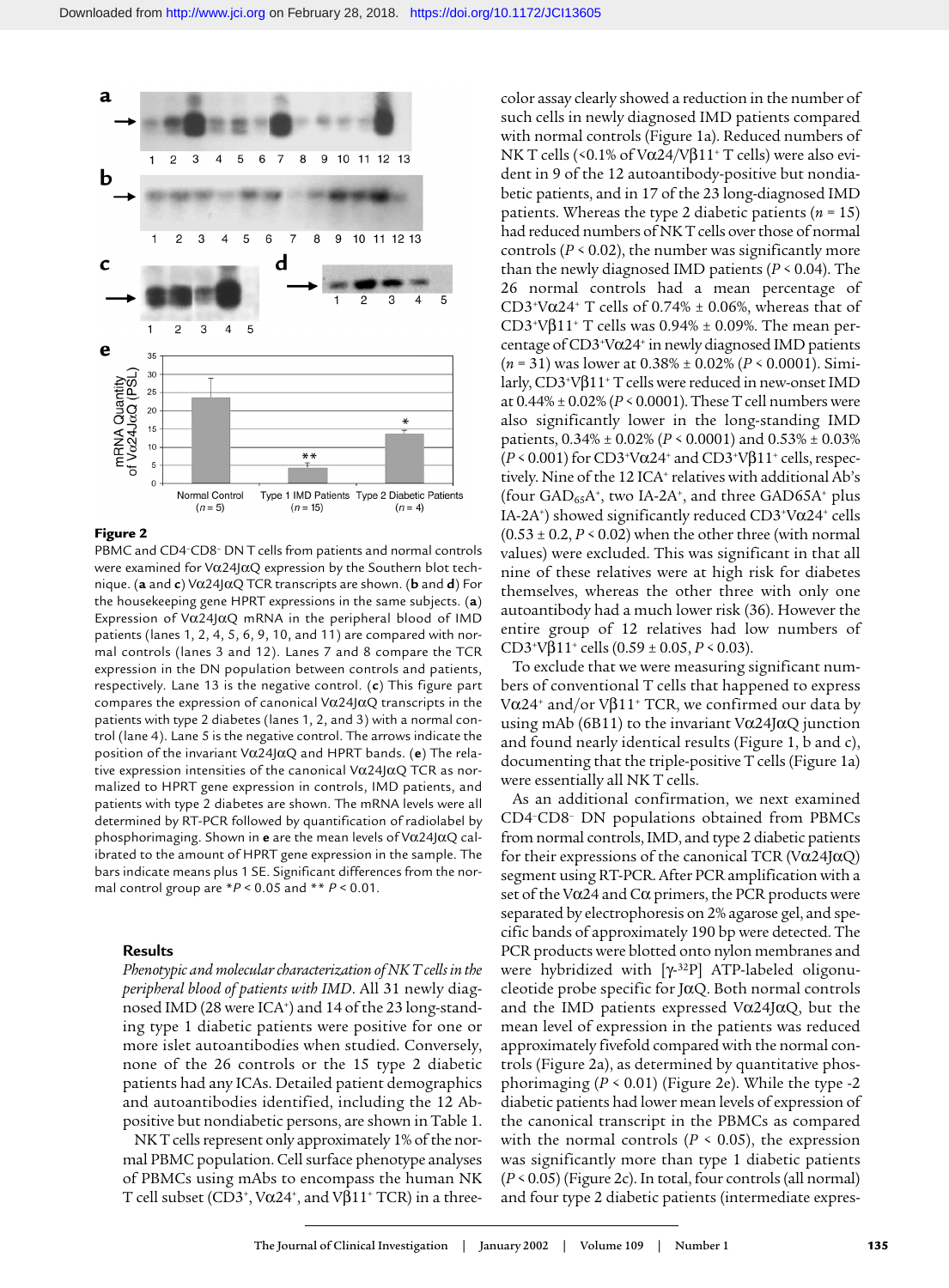**Table 2**

Functional defect of peripheral CD3+Vα24+ cells in IMD patients

| Groups                                                                        | IFN- $\gamma$                                              | $II - 4$<br>(% mean + 1 SEM) (% mean ± 1 SEM)                |
|-------------------------------------------------------------------------------|------------------------------------------------------------|--------------------------------------------------------------|
| Normal controls ( $n = 5$ )                                                   | $0.794 \pm 0.17$                                           | $0.118 \pm 0.02$                                             |
| ICA + relatives $(n = 5)$                                                     | $0.224 + 0.05A$                                            | $0.082 + 0.02$                                               |
| Newly diagnosed diabetics ( $n = 6$ )<br>Long-standing diabetics ( $n = 10$ ) | $0.194 \pm 0.05^{\text{A}}$<br>$0.282 \pm 0.04^{\text{A}}$ | $0.04 \pm 0.01^{\text{A}}$<br>$0.028 \pm 0.006$ <sup>A</sup> |

PBMCs of the patients and normal controls were stimulated with PMA + I and stained for cell surface antigens (CD3 and Vα24) and both Th1 (IFN-γ) and Th2 (IL-4) intracellular cytokines. CD3+ T cells were gated and analyzed for the expression of Vα24 (to enrich for NK T cells) and IFN-γ or IL-4. CD3+Vα24+ T cells were significantly defective in secretion of either IFN-γ or IL-4 both in newly diagnosed (*P* < 0.02 and 0.04) as well as longdiagnosed IMD patients  $(P < 0.03$  and 0.01) as compared with the controls. AStatistically significant.

sion), plus 15 patients with IMD (all abnormal) were studied. Furthermore, by sequencing the PCR products eluted from the gel, we confirmed that these bands corresponded to the invariant Vα24JαQ TCR, a marker for human NK T cells.

*Functional (cytokine) abnormalities of patient V*α*24+ T cells*. We found that NK T cells in normal controls represented approximately one-half of all the CD3*<sup>+</sup>*Vα24*<sup>+</sup>* T cells in that they expressed Vβ11 as well as the canonical Vα24JαQ junction. We studied the Vα24*<sup>+</sup>* subpopulation of T cells as highly enriched for NK T cells for their INF-γ and IL-4 cytokine expressions in the various patient groups by a three-color FACS assay and found that while the numbers of IFN-γ were always more than IL-4–secreting cells, the number secreting either IFN-γ or IL-4 cytokines was reduced in both newly diagnosed and long-standing IMD patients, compared with the normal controls (Table 2). Similarly, the ICA-positive but nondiabetic relatives showed reduced IFN-γ secretion as compared with the normal controls.

*Lack of association of CD1d with human IMD*. Since defective CD1d signaling could lead to defective NK T cell stimulation, we next compared CD1d gene structure in ten diabetic patients and ten controls. We found no mutations or polymorphisms using automated sequencing within the coding region of CD1d gene. While both homozygous and heterozygous substitutions were found at four different positions in the sequences, in the 5′ UTR located in the region of 600–800 base, upstream of the start code of the CD1d gene, they randomly occurred in both the patients and controls, implying that these four substitutions are irrelevant polymorphisms and not disease-significant mutations. Thus we found no genetic evidence for an association of the CD1d gene in the pathogenesis of IMD.

*Deficiency of immunoregulatory CD4+CD25+ T cells in patients with IMD*. We next tested resting CD4*<sup>+</sup>* T cell expression of CD25 (IL-2R- $\alpha$ ) in our patients with type 1 diabetes. Significant deficiencies of these regulatory T cells were regularly seen in our patients but not in the type 2 diabetics or in the normal controls (Figure 3). However, no differences were found in the expression

of CD122 (IL-2R-β) on the resting T cells between patients and controls. This data confirms that this unique regulatory T cell subset is also deficient in IMD patients as in NOD mice (37). We studied two ICA*<sup>+</sup>* relatives (one GAD65A*<sup>+</sup>* plus IA-2A*<sup>+</sup>* and one GAD65A*<sup>+</sup>*), and these relatives also had reduced CD4*<sup>+</sup>*CD25*<sup>+</sup>* T cells (mean  $3.21 \pm 0.53$ ) as compared with the normal controls (*P* < 0.001).

*Intrinsic cytokine defect in IMD patient T cells*. NOD mice have been reported to have T cell abnormalities, as have diabetic patients, particularly in their heterogeneous T cell cytokine responses to different stimuli. We studied the cytokine responses of patient T cells after their stimulation with PMA *+* I. PMA acts by activating protein kinase C directly while I causes an influx of  $Ca<sup>2+</sup>$  from the extracellular space into cell cytoplasm. The FACS analysis was carried out in CD3+ T cells from 16 newly diagnosed IMD patients, and the cytokine expressed (IFN-γ) was significantly reduced when compared with 21 normal controls studied identically. The number of CD3+ T cells secreting IL-4 was not different when we excluded the two normal control outliers that showed high IL-4 production (Figure 4, a and b), however the numbers of CD3+ T cells secreting IFN-γ were reduced in longstanding IMD patients, while it was the CD4*<sup>+</sup>* T cells that were defective in secreting these cytokines (Figure 4, b and c). Seven autoantibody-positive nondiabetic subjects were also studied for cytokine expression of their CD3*<sup>+</sup>* T lymphocytes after PMA + I stimulation, and three ICA<sup>+</sup> subjects showed reduced IFN-γ (*P* < 0.01) and IL-4 (*P* < 0.03) like the newly diagnosed IMD patients, and two of these three patients were at high risk of impending IMD because of positive  $GAD_{65}A$  plus IA-2A (36). The remaining autoantibody-positive subjects (four of seven) showed normal numbers of T cells secreting IFN-γ.



#### **Figure 3**

Deficiency of CD4+CD25+ T cells in IMD patients. Resting PBMCs were stained with mAbs to CD4 and CD25 in a two-color flow cytometry assay and analyzed by flow cytometry. In newly diagnosed IMD as well as long-standing type 1 diabetic patients, the mean percentage of these immunoregulatory cells of CD4+ T cells was reduced to 2.6 ± 0.23 (*P* < 0.001) and 3.7 ± 0.69 (*P* < 0.002), respectively, with  $6.9 \pm 0.4$  and  $6.3 \pm 0.48$  ( $P =$  NS) in the normal control and type 2 diabetic groups, respectively. The horizontal line represents the mean of that group.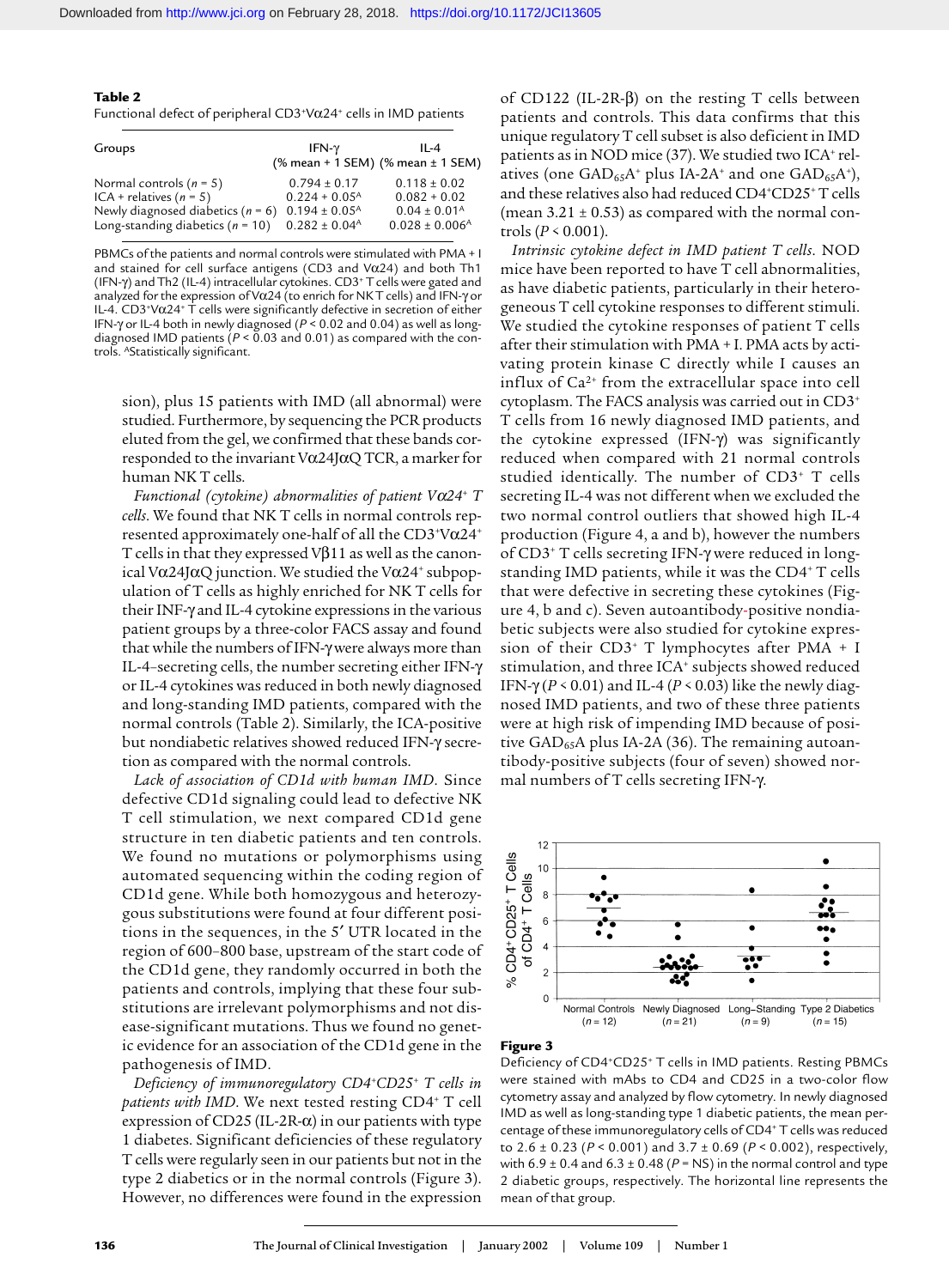



#### **Figure 4**

Defective Th1 cytokine production in IMD patients at various stages of the disease. PBMCs from various groups were stimulated with PMA + I and were analyzed for the cell surface expression of CD3 and intracellular IFN-γ and IL-4 cytokines. Each dot represents one subject. (**a**) This figure depicts IFN-γ production in the patient groups. The percentage of T cells secreting IFN-γ was significantly reduced in newly diagnosed (*P* < 0.001) and long-standing IMD patients  $(P < 0.03)$  compared with the normal controls.  $CD3^+$ T cells were further characterized into CD4+ (**b**) and CD8+ (**c**) subsets for the cytokine production. CD4+ T cells showed significantly reduced IFN-γ production in both newly diagnosed (*P* < 0.003) and long-standing IMD patients (*P* < 0.005). Three out of seven ICA+ relatives so tested also had reduced numbers of T cells secreting IFN-γ (*P* < 0.01), while the other four were in the normal range. (**d**) Percentage of IL-4–secreting T cells was not reduced in IMD patient groups compared with controls. The horizontal bars represent the mean of that group.

## **Discussion**

We have identified defects in peripheral Treg cells in IMD patients affecting both the NK T and CD4*<sup>+</sup>*/CD25*<sup>+</sup>* T cell subsets and a functional abnormality of peripheral blood T cells manifested by diminished production of Th1 (IFN-γ) cytokine after their in vitro stimulation with PMA + I. All of these abnormalities could be the result of an underlying thymic disorder. While some type 2 diabetic patients also have low levels of NK T cells, but not to the degree found in IMD, their CD4*<sup>+</sup>*CD25*<sup>+</sup>* T cell numbers, however, are normal.

Clonal deletion or anergy of autoreactive T cells is an important mechanism to obviate autoimmunities, however peripheral T cell subsets actively contribute to the maintenance of self-tolerance. We found low numbers of NK T cells in prediabetic, newly diagnosed, and long-standing IMD patients alike using extensive flow cytometry methods as verified through RT-PCR analyses. A previous study reported reduced JαQ*<sup>+</sup>* TCR transcripts in T cell clones produced from purified DN T cells that expressed Vα24*<sup>+</sup>* TCR in type 1 diabetic and nondiabetic siblings of IMD patients (nine patients vs. six normal controls) (38). We found two JαQ hybridizing transcript bands in our RT-PCR studies that likely represent the invariant V $\alpha$ 24J $\alpha$ Q segment with an alternative sequence (39). We sequenced the lower band from normal controls and found it to correspond to the canonical Vα24JαQ, but could not obtain sufficient PCR product from the IMD patients for sequencing. In line with our data of reduced numbers of NK T cells in IMD presented herein, similar observations have been made in patients with other autoimmune diseases such as systemic sclerosis (27), multiple sclerosis (29), and rheumatoid arthritis (28), suggesting that this deficiency predisposes to autoimmunity beyond that restricted to pancreatic islet cells as in IMD. We also found that NK T cells in IMD had functional defects in their abilities to produce cytokines, especially IFN-γ. A previous report suggested that NK T cell clones developed from patients with type 1 diabetes secreted IFN-γ but not IL-4 (38), while NK T cell clones from their identical twins and siblings who were discordant for diabetes secreted IL-4 normally. The implication was that the patients' IL-4–deficient NK T cells might not be able to initiate Th2 responses, but rather only Th1 pathway responses to self by default. Furthermore, it was reported that IL-4–null cells from diabetic patients had significant differences in their expressions of the Th2 cytokine genes including IL-5 (40). Our findings are reminiscent of those in NOD mice where impaired immunoregulation correlated with defective NK T cell proliferation and impaired differentiation toward IFN-γ secreting phenotype (26). While NK T cells secrete large amounts of both IFN-γ and IL-4 (41), we found diminished levels of both cytokines in NK T cells in IMD. The mechanism by which immunoregulation is mediated by NK T cells is unknown, however they are thought to respond by engagement of their invariant TCR to one or more self glycolipids presented in the context of DCs expressing CD1d (42). Furthermore, CD1d recognition in the thymus, and probably the periphery as well, is a critical signal for maturation of NK T cells (43, 44). However, we found no primary defects in the structural CD1 gene or its promotor in our IMD patients, but only nondiabetes-associated polymorphisms in CD1d gene (45). Takahashi et al. previously studied the expression levels of CD1a in peripheral blood DCs of the ICA*<sup>+</sup>* and newly diagnosed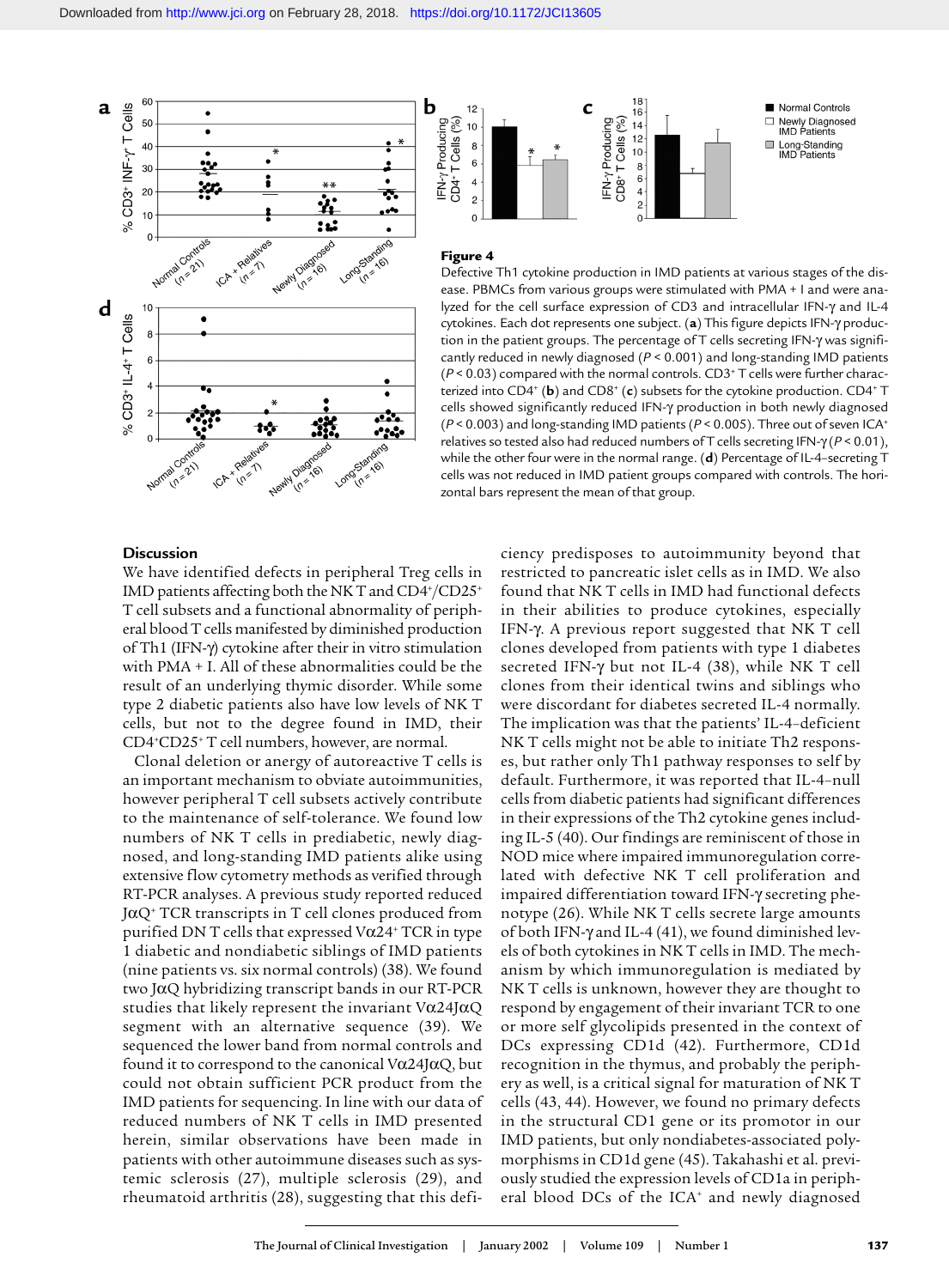diabetic patients (46) and found them reduced; however, only CD1d presents antigen to NK T cells.

Besides NK T cells, CD4*<sup>+</sup>*CD25*<sup>+</sup>* T cells can prevent the development of autoimmune diseases such as thyroiditis (47), gastritis (48), and diabetes (49) when transferred into experimental animal models. We and others have shown a reduction in this CD4*<sup>+</sup>* subset in NOD mice (37, 50). These resting CD4*<sup>+</sup>*CD25*<sup>+</sup>* T cells represent a unique subset of regulatory T cells with a highly stable expression of IL-2Rα (CD25) in contrast to the transient expression of CD25 seen on activated T cells (31). Recently, the existence of CD4*<sup>+</sup>*CD25*<sup>+</sup>* T cells was described in human thymuses and peripheral blood (34, 51). These cells proliferate poorly to mitogenic stimulation and suppress the proliferation of CD4*<sup>+</sup>*CD25– T cells. Whereas we found the CD25*<sup>+</sup>* subset to be deficient in our patients, it remains to be shown that such an immunoregulatory CD4*<sup>+</sup>* T cell population is a functionally and phenotypically homogeneous entity of Treg cells. However, the proportion of these cells that expressed the apoptosis promoting CTLA-4 antigen was similar in patients and controls (data not shown).

While CD4*<sup>+</sup>*/CD25*<sup>+</sup>* T cells were normal in type 2 diabetic patients, some had low numbers of NK T cells. Various studies in genetically obese Wistar fatty rats and obese diabetic mice (52, 53), as well as patients with type 2 diabetes (54), have been reported to have impaired cell-mediated immune responses, explaining the increased incidence of infections in these patients. The metabolic glucose disturbance is the probable explanation (55–57). Indeed, our patients in the best diabetes control appeared to have normal numbers of NK T cells. This is consistent with the suggestion of von Kanel et al. (56) that hyperglycemia promotes lymphopenia. Many of our type 2 diabetic patients with low levels of NK T cells were also being treated with PPAR-γ agonists when studied, agents that have been recently recognized to be anti-inflammatory (58). It is therefore plausible that these drugs could affect NK T cell levels too.

The role of cytokines in mediating autoimmune diabetes has been extensively studied in NOD mice. Intraislet expression of IFN-γ is generally associated with pathology, while IL-4 expression induced experimentally usually blocks the development of the disease (4, 59). This imbalance between Th1/Th2 pathways might be a possible mechanism for the exacerbation of the disease, albeit we believe this idea to be overly simplistic. In fact we found no evidence for polarized Th1 over Th2 responses to the strong in vitro stimulus of PMA + I. Reduced IL-4 as well as IFN-γ levels in the mRNA expression profiles in the resting PBMCs of newly diagnosed diabetic patients have been reported, in line with our findings (11). Th1 cells are more prone to activation-induced apoptosis than are Th2 cells. Thus their deletion might occur preferentially and spare β-cell autoreactive T cells producing Th2 rather than Th1 cytokines. This could be misinterpreted as a Th1 to Th2 deviation among β cell–infiltrating T cells

of NOD mice protected from overt diabetes by various immunostimulatory treatments such as bacillus, camette, guerin, and CFA (60).

Our findings suggest that there is an underlying global defect in T cells in IMD leading to immune deficiencies affecting immunoregulation. Others have suggested a global T cell defect in the disease, too (61). Low T cell IL-2 production was reported in IMD patients that appeared to be related to marked  $β$  cell destruction (62). Another study found IL-2 and soluble IL-2 receptor secretion defects in both newly diagnosed and longstanding diabetic patients (63). Moreover, a defective thymic T cell activation to ConA and anti-CD3 has been observed in NOD mice, suggesting a T cell defect in this animal model as well (64). This T cell hyporesponsiveness correlates with reduced p56<sup>lck</sup> that is involved in the T cell signal transduction pathway as suggested by Nervi et al. (65). Further studies are required to quantify the molecules involved in the T cell signal-transduction pathways in these patients.

In conclusion, we postulate that the dual reductions of peripheral NK T cells and CD4+CD25+ T cells represent major underlying defects in the T cell regulatory network underlying IMD. We have found identical defects in NOD mice (50) that are severely deficient in NK T cells studied in several tissues by the expression of the invariant V $\alpha$ 14J $\alpha$ 281 TCR transcripts by a quantitative real-time RT-PCR. The dual immunoregulatory defect that we have exposed may be a reflection of a broad T cell lesion. This could result from an underlying defect in antigen-presenting cells (66, 67), albeit a thymic disorder affecting their genesis is equally plausible. Since NK T cells were not absent in our patients, ways to stimulate them should be actively sought to provide novel therapies for the future. At present, α-galactosylceramide (αGalCer) is such an antigen with proven capability to do this, yet this substance is not a normal bodily constituent (only βGal-Cer is found in mammalian tissues), while an inadvertent deviation toward a Th1 response through use of this agent or its analogues could conceivably worsen rather than help the underlying pathogenic process. Very recent reports of αGalCer as a preventative in NOD mice have been very encouraging (68, 69). Thus the exciting possibility of a therapeutic benefit in patients warrants that such avenues be actively pursued in human trials under the appropriate safeguards in the near future, while bone marrow reconstitutions might come to have a therapeutic place as the risks from the procedure continue to decline.

### **Acknowledgments**

We thank the many patients who permitted us to study them. This work was supported by NIH grant M01-RR06020, an Innovation Grant (7-01-IN-06) from the American Diabetes Association, and a grant from the Eli Lilly Company. A. Kukreja was supported by a fellowship grant (3-1999-768) from the Juvenile Diabetes Foundation.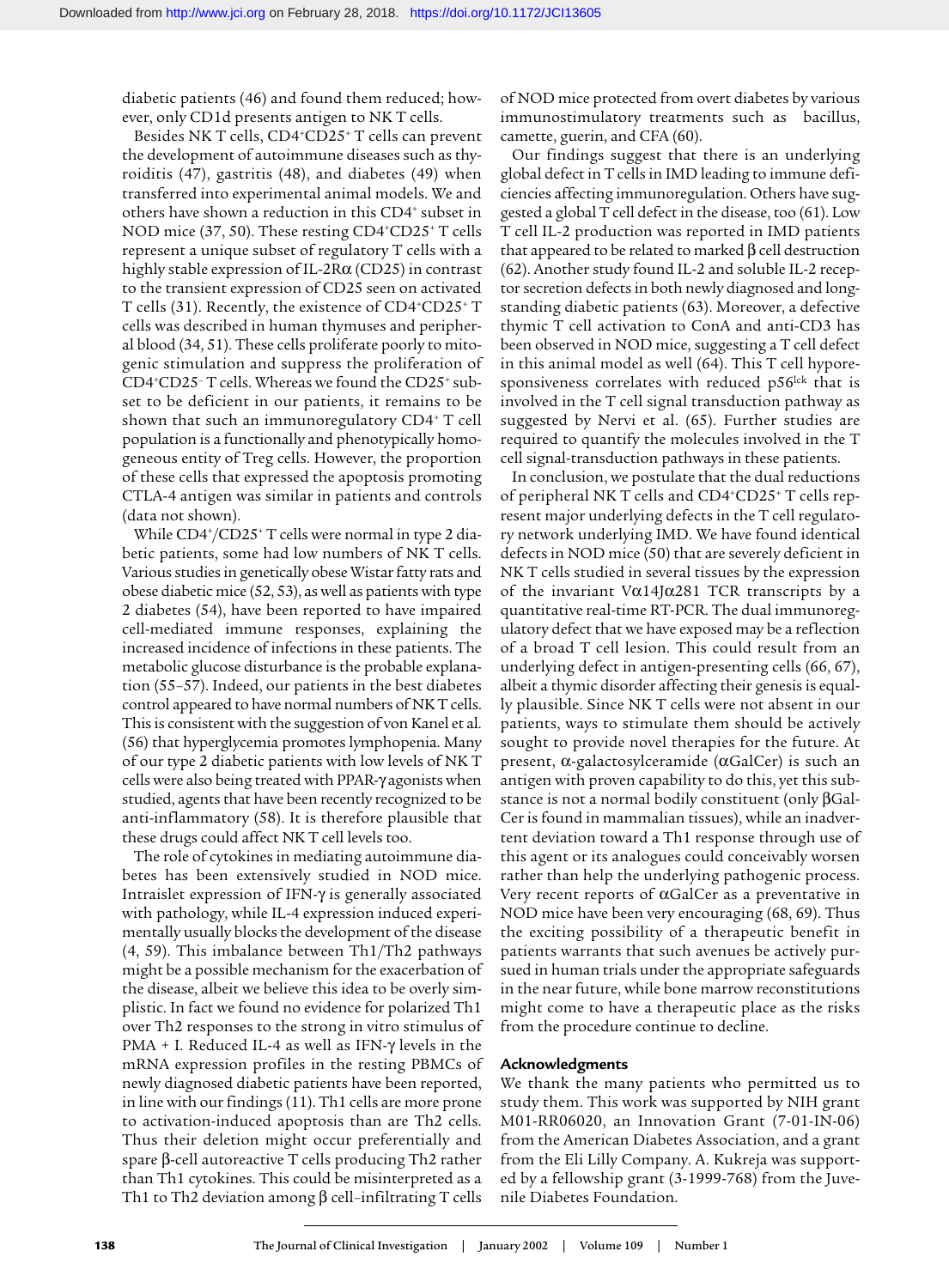- 1. Maclaren, N.K., and Kukreja, A. 2000. Type 1 diabetes. In *The metabolic and molecular bases of inherited disease,Vol. II.* 8th edition. William S. Sly, editor. McGraw-Hill. St. Louis, Missouri, USA. 1471–1488.
- 2. Abbas, A.K., Murphy, K.M., and Sher, A. 1996. Functional diversity of helper T lymphocytes. *Nature*. **383**:787–793.
- 3. Rabinovitch, A., Suarez-Pinzon, W.L., Sorensen, O., Bleackley, R.C., and Power, R.F. 1995. IFN-gamma gene expression in pancreatic islet-infiltrating mononuclear cells correlates with autoimmune diabetes in nonobese diabetic mice. *J. Immunol*. **154**:4874–4882.
- 4. Rabinovitch, A. 1994. Immunoregulatory and cytokine imbalances in the pathogenesis of IDDM. Therapeutic intervention by immunostimulation? *Diabetes*. **44**:859–862.
- 5. Cameron, M.J., et al. 1997. IL-4 prevents insulitis and insulin-dependent diabetes mellitus in nonobese diabetic mice by potentiation of regulatory T helper-2 cell function. *J. Immunol.* **159**:4686–4692.
- 6. Foulis, A.K., McGill, M., and Farquharson, M.A. 1991. Insulitis in type 1 (insulin-dependent) diabetes mellitus in man — macrophages, lymphocytes, and interferon-gamma containing cells. *J. Pathol.* **165**:97–103.
- 7. Huang, X., et al. 1995. Interferon expression in the pancreases of patients with type 1 diabetes. *Diabetes*. **44**:658–664.
- 8. Hultgren, B., Huang, X., Dybdal, N., and Stewart, T.A. 1996. Genetic absence of gamma-interferon delays but does not prevent diabetes in NOD mice. *Diabetes*. **45**:812–817.
- 9. Kanagawa, O., Xu, G., Tevaarwerk, A., and Vaupel, B.A. 2000. Protection of nonobese diabetic mice from diabetes by gene(s) closely linked to IFN-gamma receptor loci. *J. Immunol.* **164**:3919–3923.
- 10. Wogensen, L., Lee, M.S., and Sarvetnick, N. 1994. Production of interleukin 10 by islet cells accelerates immune-mediated destruction of beta cells in nonobese diabetic mice. *J. Exp. Med.* **179**:1379–1384.
- 11. Halminen, M., Simell, O., Knip, M., and Ilonen, J. 2001. Cytokine expression in unstimulated PBMC of children with type 1 diabetes and subjects positive for diabetes-associated antibodies. *Scand. J. Immunol.* **53**:510–513.
- 12. Lamhamedi-Cherradi, S.E., et al. 1998. Resistance of T-cells to apoptosis in autoimmune diabetic (NOD) mice is increased early in life and is associated with dysregulated expression of Bcl-x. *Diabetologia*. **41**:178–184.
- 13. Marron, M.P., et al. 1997. Insulin-dependent diabetes mellitus (IDDM) is associated with CTLA4 polymorphisms in multiple ethnic groups. *Hum. Mol. Genet*. **6**:1275–1282.
- 14. Takeda, K., et al. 1996. Liver NK1.1+ CD4+ alpha beta T cells activated by IL-12 as a major effector in inhibition of experimental tumor metastasis. *J. Immunol*. **16**:3366–3373.
- 15. Cui, J., et al. 1997. Requirement for Valpha14 NKT cells in IL-12-mediated rejection of tumors. *Science*. **278**:1623–1626.
- 16. Smyth, M., and Godfrey, D. 2000. NKT cells and tumor immunity a double-edged sword. *Nat. Immunol*. **1**:459–460.
- 17. Davodeau, F., et al. 1997. Close phenotypic and functional similarities between human and murine alphabeta T cells expressing invariant TCR alpha-chains. *J. Immunol*. **158**:5603–5611.
- 18. Exley, M., Garcia, J., Balk, S.P., and Porcelli, S. 1997. Requirements for CD1d recognition by human invariant Valpha24+ CD4-CD8- T cells. *J. Exp. Med*. **186**:109–20.
- 19. Porcelli, S., Yockey, C., Brenner, M., and Balk, S. 1993. Analysis of T cell antigen receptor (TCR) expression by human peripheral blood CD4-8- [alpha]/[beta] T cells demonstrates preferential use of several V[beta] genes and an invariant TCR [alpha] chain. *J. Exp. Med*. **178**:1–16.
- 20. Lantz, O., and Bendelac, A. 1994. An invariant T cell receptor alpha chain is used by a unique subset of major histocompatibility complex class I-specific CD4+ and CD4-8- T cells in mice and humans. *J. Exp. Med*. **180**:1097–1106.
- 21. Hammond, K.J., et al. 1999. NKT cells are phenotypically and functionally diverse. *Eur. J. Immunol*. **29**:3768–3781.
- 22. Mieza, M.A., et al. 1996. Selective reduction of V alpha 14+ NK T cells associated with disease development in autoimmune-prone mice. *J. Immunol*. **156**:4035–4040.
- 23. Yoshimoto, T., Bendelac, A., Hu-Li, J., and Paul, W.E. 1995. Defective IgE production by SJL mice is linked to the absence of CD4+, NK1.1+ T cells that promptly produce interleukin 4. *Proc. Natl. Acad. Sci. USA*. **92**:11931–11934.
- 24. Baxter, A.G., Kinder, S.J., Hammond, K.J., Scollay, R., and Godfrey, D.I. 1997. Association between alphabetaTCR+CD4-CD8- T-cell deficiency and IDDM in NOD/Lt mice. *Diabetes*. **46**:572–582.
- 25. Lehuen, A., et al. 1998. Overexpression of natural killer T cells protects Valpha14- Jalpha281 transgenic nonobese diabetic mice against diabetes. *J. Exp. Med*. **188**:1831–1839.
- 26. Falcone, M., Yeung, B., Tucker, L., Rodriguez, E., and Sarvetnick, N. 1999. A defect in interleukin 12-induced activation and interferon gamma secretion of peripheral natural killer T cells in nonobese diabetic mice suggests new pathogenic mechanisms for insulin-dependent diabetes mellitus. *J. Exp. Med*. **190**:963–972.
- 27. Sumida, T., et al. 1995. Selective reduction of T cells bearing invariant V alpha 24J alpha Q antigen receptor in patients with systemic sclerosis. *J.*

*Exp. Med*. **182**:1163–1168.

- 28. Yanagihara, Y., Shiozawa, K., Takai, M., Kyogoku, M., and Shiozawa, S. 1999. Natural killer (NK) T cells are significantly decreased in the peripheral blood of patients with rheumatoid arthritis (RA). *Clin. Exp. Immunol*. **118**:131–136.
- 29. Illes, Z., et al. 2000. Differential expression of NK T cell V[alpha]24J[alpha]Q invariant TCR chain in the lesions of multiple sclerosis and chronic inflammatory demyelinating polyneuropathy. *J. Immunol*. **164**:4375–4381.
- 30. Suri-Payer, E., Amar, A.Z., Thornton, A.M., and Shevach, E.M. 1998. CD4+CD25+ T cells inhibit both the induction and effector function of autoreactive T cells and represent a unique lineage of immunoregulatory cells. *J. Immunol*. **160**:1212–1218.
- 31. Kuniyasu, Y., et al. 2000. Naturally anergic and suppressive CD25(+)CD4(+) T cells as a functionally and phenotypically distinct immunoregulatory T cell subpopulation. *Int. Immunol*. **12**:1145–1155.
- 32. Thornton, A.M., and Shevach, E.M. 1998. CD4+CD25+ immunoregulatory T cells suppress polyclonal T cell activation in vitro by inhibiting interleukin 2 production. *J. Exp. Med*. **188**:287–296.
- 33. Sakaguchi, S., Fukuma, K., Kuribayashi, K., and Masuda, T. 1985. Organ specific autoimmune diseases induced in mice by elimination of T cell subset. I. Evidence for the active participation of possible cause of autoimmune disease. *J. Exp. Med*. **161**:72–87.
- 34. Stephens, L.A., Mottet, C., Mason, D., and Powrie, F. 2001. Human CD4+CD25+ thymocytes and peripheral T cells have immune suppressive activity in vitro. *Eur. J. Immunol.* **31**:1247–1254.
- 35. Sonoda, K.H., Exley, M., Snapper, S., Balk, S.P., and Stein-Streilein, J. 1999. CD1-reactive natural killer T cells are required for development of systemic tolerance through an immune-privileged site. *J. Exp. Med*. **190**:1215–1226.
- 36. Maclaren, N., et al. 1999. Only multiple autoantibodies to islet cells (ICA), insulin, GAD65, IA-2 and IA-2beta predict immune-mediated (type 1) diabetes in relatives. *J. Autoimmun*. **12**:279–287.
- 37. Salomon, B., et al. 2000. B7/CD28 costimulation is essential for the homeostasis of the CD4+CD25+ immunoregulatory T cells that control autoimmune diabetes. *Immunity*. **12**:431–440.
- 38. Wilson, S.B., et al. 1998. Extreme Th1 bias of invariant Valpha24JalphaQ T cells in type 1 diabetes. *Nature*. **391**:177–181.
- 39. Kent, S.C., Hafler, D.A., Strominger, J.L., and Wilson, S.B. 1999. Noncanonical Valpha24JalphaQ T cells with conservative alpha chain CDR3 region amino acid substitutions are restricted by CD1d. *Hum. Immunol*. **60**:1080–1089.
- 40. Wilson, S.B., et al. 2000. Multiple differences in gene expression in regulatory Valpha24JalphaQ T cells from identical twins discordant for type I diabetes. *Proc. Natl. Acad. Sci. USA*. **197**:7411–7416.
- 41. Chen, H., and Paul, W.E. 1997. Cultured NK1.1+ CD4+ T cells produce large amounts of IL-4 and IFN-gamma upon activation by anti-CD3 or CD1. *J. Immunol.*. **159**:2240–2249.
- 42. Liu, Y.-J., Kanzler, H., Soumelis, V., and Gilliet, M. 2001. Dendritic cell lineage, plasticity and cross-regulation. *Nat. Immunol*. **2**:585–589.
- 43. Bendelac, A. 1995. Positive selection of mouse NK1+ T cells by CD1 expressing cortical thymocytes. *J. Exp. Med.* **182**:2091–2096.
- 44. Adachi, Y., Koseki, H., Zijlstra, M., and Taniguchi, M. 1995. Positive selection of invariant V alpha 14+ T cells by non-major histocompatibility complex-encoded class I-like molecules expressed on bone marrowderived cells. *Proc. Natl. Acad. Sci. USA*. **92**:1200–1204.
- 45. Han, M., Hannick, L.I., DiBrino, M., and Robinson, M.A. 1999. Polymorphism of human CD1 genes. *Tissue Antigens*. **54**:122–127.
- 46. Takahashi, K., Honeyman, M.C., and Harrison, L.C. 1998. Impaired yield, phenotype, and function of monocyte-derived dendritic cells in humans at risk for insulin-dependent diabetes. *J. Immunol*. **161**:2629–2635.
- 47. Sugihara, S., et al. 1988. Autoimmune thyroiditis induced in mice depleted of particular T cell subsets. I. Requirement of Lyt-1 dull L3T4 bright normal T cells for the induction of thyroiditis. *J. Immunol*. **141**:105–113.
- 48. Smith, H., Lou, Y.-H., Lacy, P., and Tung, K.S.K. 1992. Tolerance mechanism in experimental ovarian and gastric autoimmune diseases. *J. Immunol*. **149**:2212–2218.
- 49. Mordes, J.P., et al. 1987. Transfusions enriched for W3/25+ helper/inducer T lymphocytes prevent spontaneous diabetes in the BB/W rat. *Diabetologia*. **30**:22–26.
- 50. Kukreja, A., et al. 2001. Multiple immunoregulatory defects underlie immune mediated (type 1) diabetes in man and mouse. *First Annual FOCIS Meeting*. Boston, Massachusetts, USA. http://www.clinimmsoc.org.
- 51. Dieckmann, D., Plottner, H., Berchtold, S., Berger, T.A., and Schuler, G. 2001. Ex vivo isolation and characterization of CD4+CD25+ T cells with regulatory properties from human blood. *J. Exp. Med.* **193**:1303–1310.
- 52. Tanaka, S., et al. 2000. T lymphopenia in genetically obese-diabetic Wistar fatty rats: effects of body weight reduction on T cells. *Metabolism*. **49**:1261–1266.
- 53. Kimura, M., et al. 1998. T lymphopenia in obese diabetic (*db/db*) mice is non-selective and thymus independent. *Life Science*. **62**:1243–1250.
- 54. Chang, F.Y., and Shaio, M.F. 1995. Decreased cell-mediated immunity